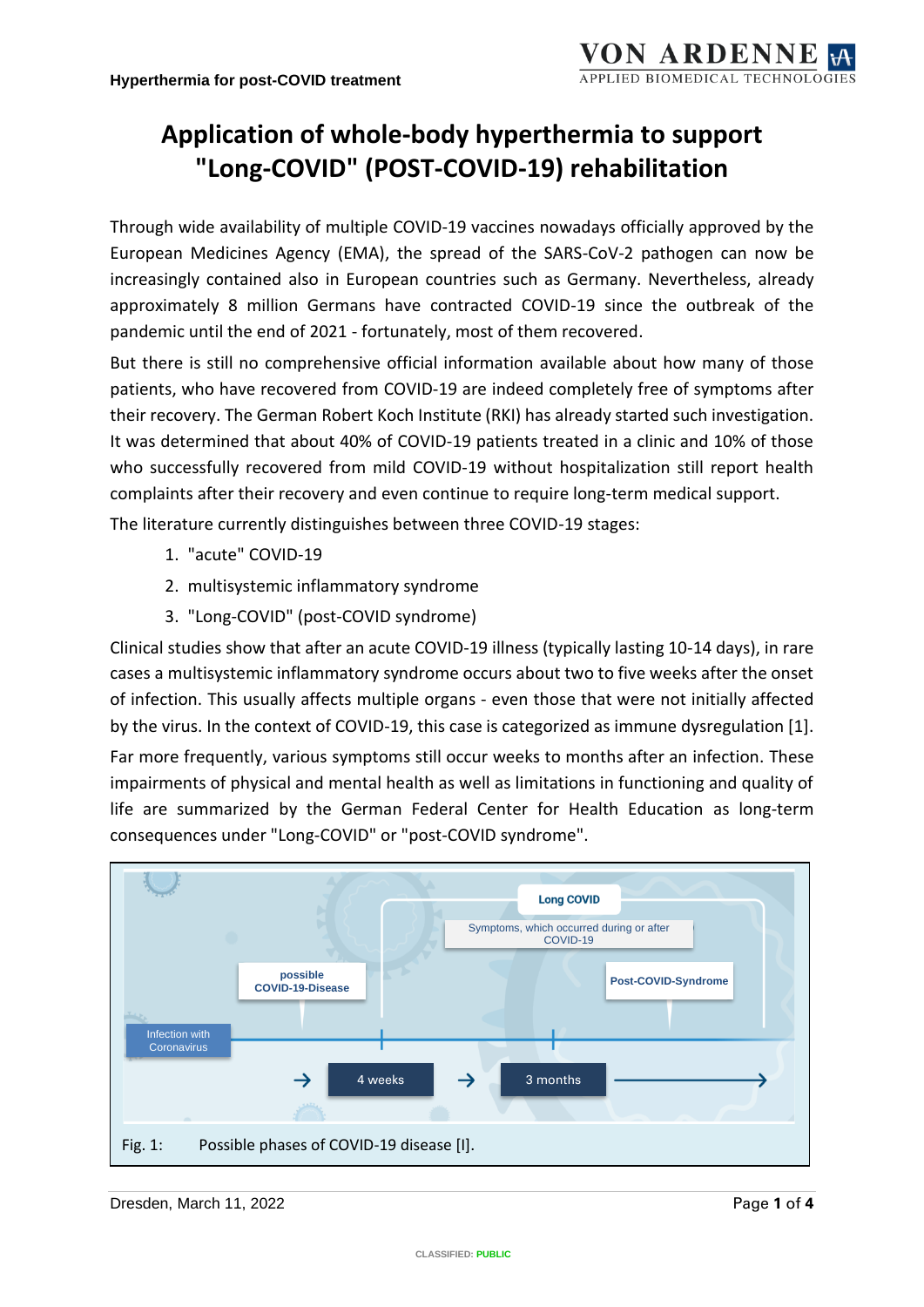

These range from fatigue, exhaustion and reduced exercise capacity to heart palpitations, ectopic beats or myocarditis. In addition, renal and metabolic diseases such as diabetes mellitus as well as thromboembolism have occurred after the actual disease phase.

To date, there is no clear definition of Long-COVID and objectively measurable pulmonary disfunctions, or gas exchange / diffusion disturbances are not always available. However, these numerous and rather unspecific symptoms form a very complex clinical picture, which have been causing problems for many post-COVID outpatient clinics worldwide.

In 2020, the German Medical Journal "Ärzteblatt" summarized the most common symptoms which were reported by patients both during the acute phase of illness and after 14-21 days as follows:



Accordingly, more than 50% of the diseased confirmed one or more persistent symptoms in their follow-up interviews.

Reporting very similar results, 384 patients with COVID were followed up in a first British study in 2020. This study showed that two months after their discharge from clinical treatment, almost 70% of patients still suffered from fatigue and more than 50% from shortness of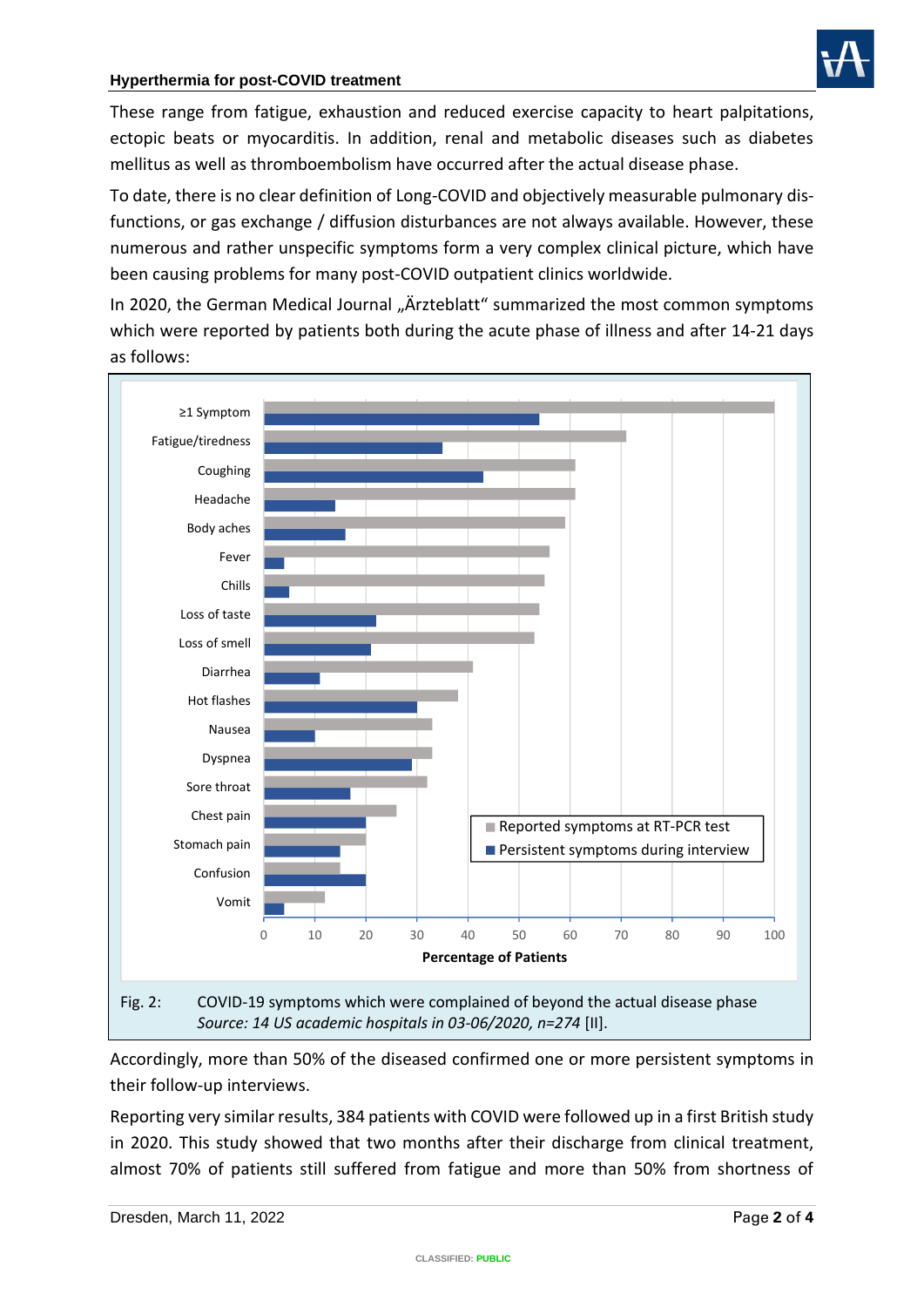

breath. While about one-third (34%) of the study participants continued to complain of cough, 14.6% also had symptoms of depression [2]. Thus, many individuals suffer from COVID-19 long-term - not only physically, but also psychologically.

It is particularly noticeable that young people are also increasingly suffering from long-term COVID-19 effects. Figure 3 depicts the age distribution of participants in a Long-COVID survey conducted in 2020. It can be seen that about 41% of those affected are between 20 and 40 years of age. Consequently, more than 70% are even not yet 50 years old.

Many of the reported symptoms such as joint and muscle pain as well as fatigue are a clear indication of a reduced supply of



tissue perfusion, a slowed metabolism and a generally impaired immune status. From a physiological point of view, this is exactly the starting point where an increased core body temperature can naturally counteract. It has already been medically proven that core body temperatures up to 39°C significantly stimulate the immune system [3, 4] and that whole body hyperthermia (WBH) in particular can significantly reduce musculoskeletal pain [5, 6].

Based on the above-mentioned findings, whole-body hyperthermia is an innovative and easily feasible way to significantly improve the regeneration and recovery of patients with long-term effects from COVID-19. Predominantly important is that the accelerated regeneration occurs without additional medication and with very low risk of side effects.

The Von Ardenne Institute of Applied Medical Research GmbH therefore renews its active recommendation for using whole-body hyperthermia as adjuvant treatment method of patients suffering from long-term COVID-19 effects.

Whole-body hyperthermia treatments can be carried out in a very patient-friendly way with an IRATHERM®1000M system (Fig. 4). It is advised to start with an reduced radiation intensity for severely affected or weakened patients. The following therapeutic conditions are recommended for WBH treatment:

- 3-6 hyperthermia sessions, each with a duration of 75 min (45 min temperature rise phase + 30 min plateau phase)
- Attaining a core body temperature of 38.5 39.0 °C